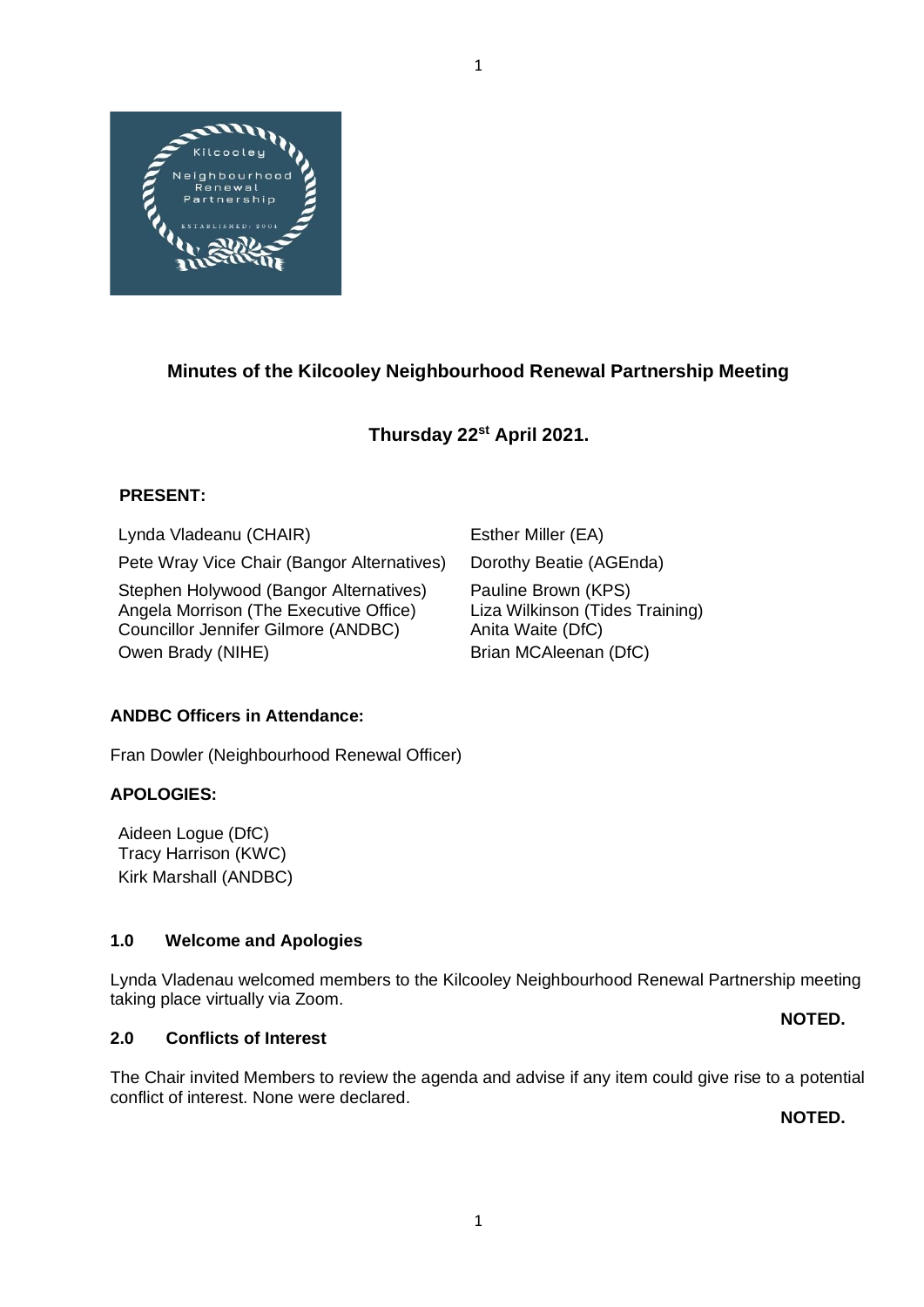## **3.0 Minutes of the previous meeting**

Members were asked to review the minutes of the Kilcooley Neighbourhood Renewal Partnership Meeting on 10<sup>th</sup> December 2020. The minutes were proposed by Pauline Brown and Seconded by Pete Wray.

#### **NOTED.**

# **4.0 Education Working Group**

Fran Dowler provided members with an update on the progress of the Education Working Group.

The Education Working Group continues to meet on a 6-weekly basis.

The development of Kilcooeytogether.com which promotes the education provision available to those living within Kilcooley and the surrounding areas is now complete and a live website. The Education Group have discussed ways of promoting the site including promotional banners and an article in the Spectator. Members will be informed when promotion is taking place.

Pauline Brown referred members to the Arts and Heritage intergenerational Project Report, that outlined the purpose, success and planned legacy of the project. The Programme included children, parents and Grandparents working together to educate each other on intergenerational issues. All involved would, like to maintain the relationships built up going forward. Once lockdown restrictions are lifted, a trip is planned for participants to visit the Ulster Folk Museum in North Down.

Dorothy Beatie also expressed her thanks for the project and praised its success. She was delighted by the honesty of the pupils of Kilcooley Primary School in answering and asking questions to the older generations. An evaluation of the programme will be completed and submitted to the DfC.

Pauline Brown reminded members that funding for the Parental Engagement Co-Ordinator was secured until the end of June 2021. It would be beneficial if this the one day a week contract could be extended to 2 days per week as the number of parents engaging in the programme is growing. Funding in the region of £10,000 - £20,000 a year would be required to secure the funding for 2 days a week commitment. Owen Brady expressed the excellent educational benefits this programme has brought to the pupils and families and therefore NIHE could explore a future input of £10,000 in a joint funding bid. Members were asked to explore all funding opportunities.

Pete Wray highlighted that the CIT phase 2 is due to be rolled out in July 2021 and once bidding is underway a joint bid could be an option through this funding mechanism, sub contacting the coordinator for 3 years. Appreciation was expressed by this offer which will be developed further.

## **NOTED.**

## **5.0 The Health Improvement Partnership**

Lynda Vladeanu informed members that the governance and future direction of the Health Improvement Partnership was being reviewed. Membership of the group had decreased with many members being redeployed due to COVID -19. Fran Dowler informed members that a new Chair was being recruited and the next meeting of the group was Wednesday  $2<sup>nd</sup>$  June. Subsequently, the ToR will be reviewed along with the membership of the Partnership. A further update will be provided at the next Partnership meeting in June 2021.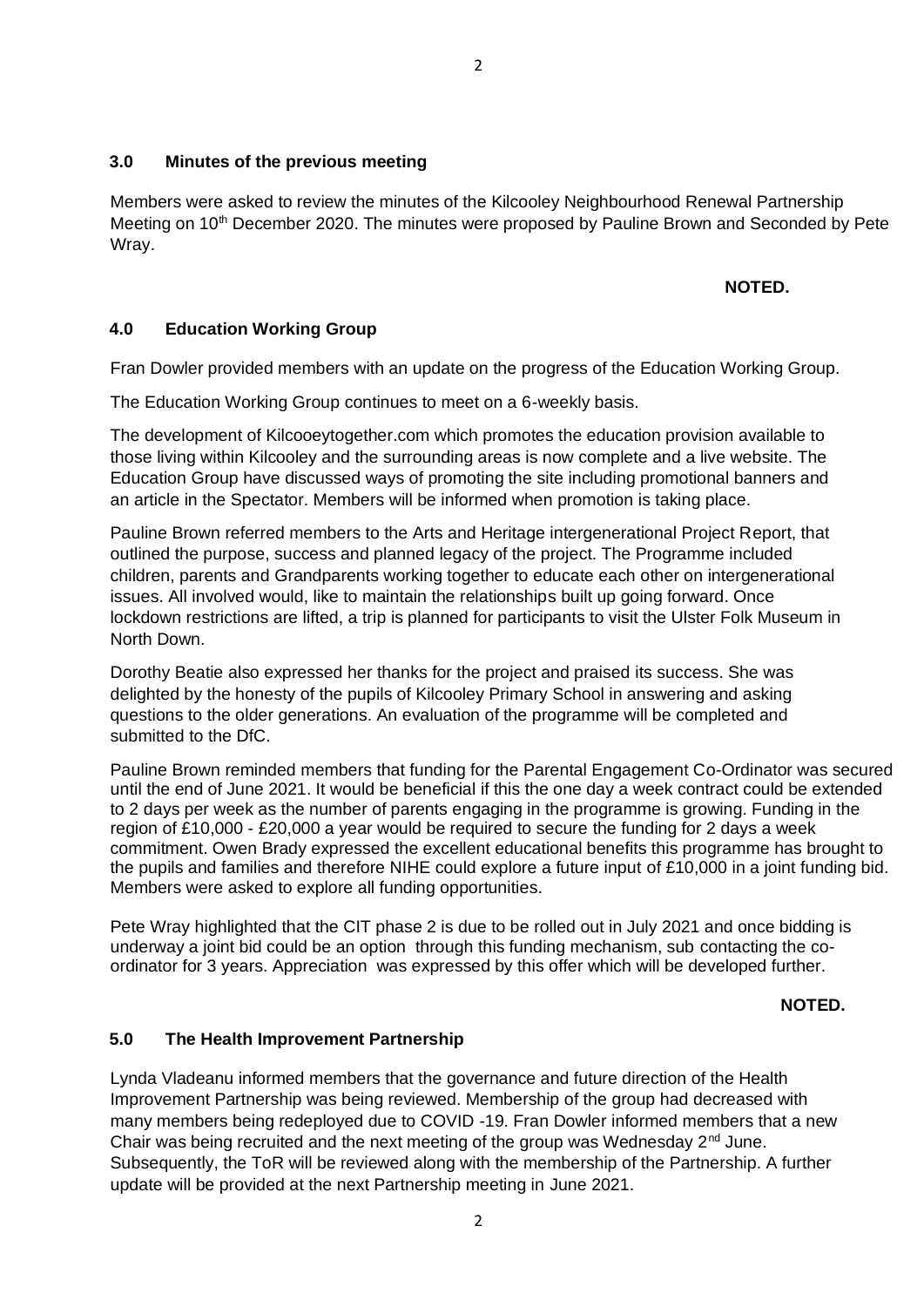# **6.0 SIF Kilcooley 3G Pitch**

Fran Dowler and Desy Clayton informed members that no further progress had been made. Officials are set to meet with the Kilcooley Community Forum to talk through then programme, were it failed and the process that this took. A further update will be provided at the next Partnership meeting.

#### **NOTED.**

**NOTED.**

# **7.0 Communities in Transition Update**

Angela Morrison confirmed that pre - marketing engagement dates have been set and sent out to all relevant stakeholders. In these sessions organisations can have their say on the needs of the communities and the direction CIT could take to address these. The tendors are ready to be released in May 2021.

Liza Wilkinson confirmed that the Capacity Building-Respect North Down, programme was continuing well. The programme is providing opportunity for groups to focus on their own development needs and development goals and includes and organisational health check, training and support and the opportunity for groups to develop their own project.

## **NOTED.**

## **9.0 Project Updates**

The Chair invited members to update on any projects or programmes taking place that had not already been covered.

Owen Brady confirmed that a huge amount of work had been carried out by the NIHE within Kilcooley, and the woks are now in the final stages. New kitchens and bathrooms have been installed and the feedback from residents has been extremely positive.

No 1 Kilcooley Square is undergoing Fire Safety regulation checks and there is a 10 week timeframe to prepare the building to ensure its ft for use. The Space will be utilised as a social supermarket and various prgrammes will be run from the building.

Esther Millar informed members that EA Youth were looking at addressing young people at a local level, working alongside local groups to support young people. In addition, Pete Wray confirmed that it was key that young vunerable youth were identified and protected. Esther Millar asked the Partnership if more could or should be done. A tendor has finally been awarded for the fabricated build and it is hoped the building will be built during the 2021 summer months.

Dorothy Beatie thanked the Partnership for all the work it was doing and for the strong working partnerships that had developed.

Brian McAleenan outlined that the Quarterly payments were now due in and going forward 6 monthly progress reports were to be submitted to the DfC If there are any changes to the programmes being rolled out please let the DfC aware of this. The DfC would like to promote the